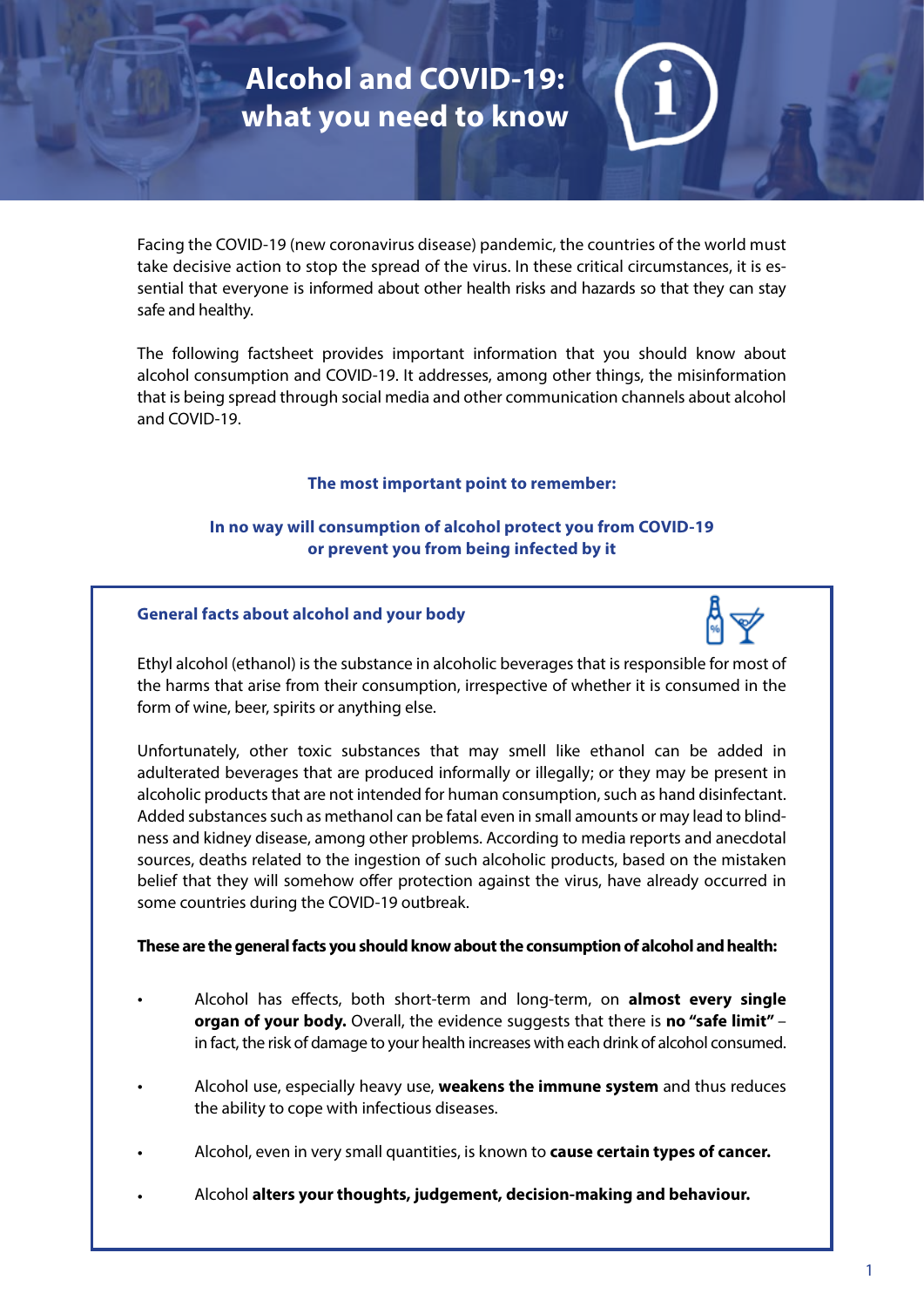- Alcohol, even in small amounts, is a **risk to the unborn child** at any time during pregnancy. •
- Alcohol increases the risk, frequency and severity of **perpetration of interpersonal violence** such as intimate partner violence, sexual violence, youth violence, elder abuse, and violence against children. •
- Alcohol increases the risk of death and injury from **road tra!c injuries, drowning and falls.** •
- Heavy use of alcohol **increases the risk of acute respiratory distress syndrome**  (ARDS), one of the most severe complications of COVID-19. •

## **General myths about alcohol and COVID-19**



- *Consuming alcohol destroys the virus that causes COVID-19. Myth*
- **Consuming alcohol will not destroy the virus**, and its consumption is likely to increase the health risks if a person becomes infected with the virus. Alcohol (at a concentration of at least 60% by volume) works as a disinfectant on your skin, but it has no such effect within your system when ingested. **Fact**
- *Drinking strong alcohol kills the virus in the inhaled air. Myth*
- **Consumption of alcohol will not kill the virus in the inhaled air**; it will not disinfect your mouth and throat; and it will not give you any kind of protection against COVID-19. **Fact**
- *Alcohol (beer, wine, distilled spirits or herbal alcohol) stimulates immunity and resistance to the virus. Myth*
- **Alcohol has a deleterious e"ect on your immune system** and will not stimulate immunity and virus resistance. **Fact**

**Alcohol: what to do, and what not to do, during the COVID-19 pandemic**

- Avoid alcohol altogether so that you do not undermine your own immune system and health and do not risk the health of others. •
- Stay sober so that you can remain vigilant, act quickly and make decisions with a clear head, for yourself and others in your family and community. •
- If you drink, keep your drinking to a minimum and avoid getting intoxicated. •
- Avoid alcohol as a social cue for smoking, and vice versa: people tend to smoke, or smoke more, if they drink alcohol, and smoking is associated with more complicated and dangerous progression of COVID-19. Remember, too, that indoor smoking is harmful to others in your household and should be avoided. •
- Make sure that children and young people do not have access to alcohol and do not let them see you consume alcohol – be a role model. •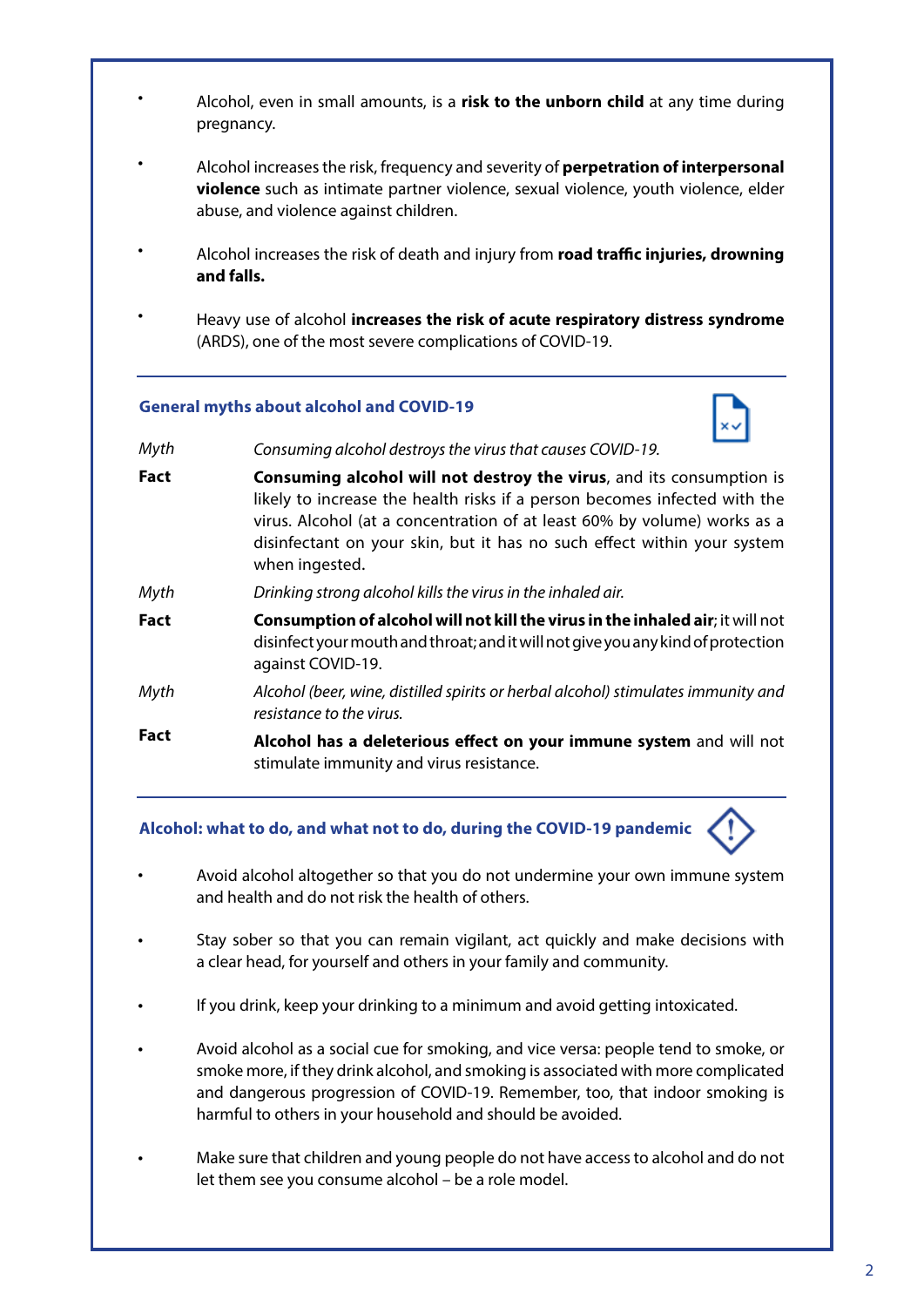- Discuss with children and young people the problems associated with drinking and COVID-19, such as violations of quarantine and physical distancing, which can make the pandemic worse.
- Monitor the screen time of your children (including TV), as such media are flooded with alcohol advertising and promotion; they also spread harmful misinformation that may stimulate early initiation and increased consumption of alcohol.
- Never mix alcohol with medications, even herbal or over-the-counter remedies, as this could make them less effective, or it might increase their potency to a level where they become toxic and dangerous. •
- Do not consume alcohol if you take any medication acting on the central nervous system (e.g. pain killers, sleeping tablets, anti-depressants, etc), as alcohol might interfere with your liver function and cause liver failure or other serious problems. •

## **Alcohol and physical distancing during the COVID-19 pandemic**



To slow down the spread of the virus, the World Health Organization (WHO) recommends physical distancing of at least one meter from sick people as a protective measure. Bars, casinos, night clubs, restaurants and other places where people gather to consume alcohol (including in the home) increase the risk of transmission of the virus.

Physical distancing therefore reduces the availability of alcohol, so it presents a great opportunity to reduce your drinking and become healthier.

## **Alcohol and home isolation or quarantine**

•

 $\overline{\phantom{a}}$ 

•

•

To limit the spread of COVID-19, countries have progressively introduced community-wide lockdowns and periods of quarantine for those who are suspected of having contracted the virus or have been in contact with someone infected by the virus. This means that an unprecedented number of people are now staying in their homes.

It is important to understand that alcohol poses risks to your health and safety and should therefore be avoided during periods of home isolation or quarantine.

- When working from home, adhere to your usual workplace rules and do not drink. Remember that after a lunch break you should still be in a fit state to work – and that is not possible if you are under the influence of alcohol. •
- Alcohol is not a necessary part of your diet and should not be a priority on your shopping list. Avoid stockpiling alcohol at home, as this will potentially increase your alcohol co sumption and the consumption of others in your household. •
	- Your time, money and other resources are better invested in buying healthy and nutritious food that will maintain good health and enhance your immune system response. For further ideas, take a look at the food and nutrition tips during selfquarantine issued by WHO.1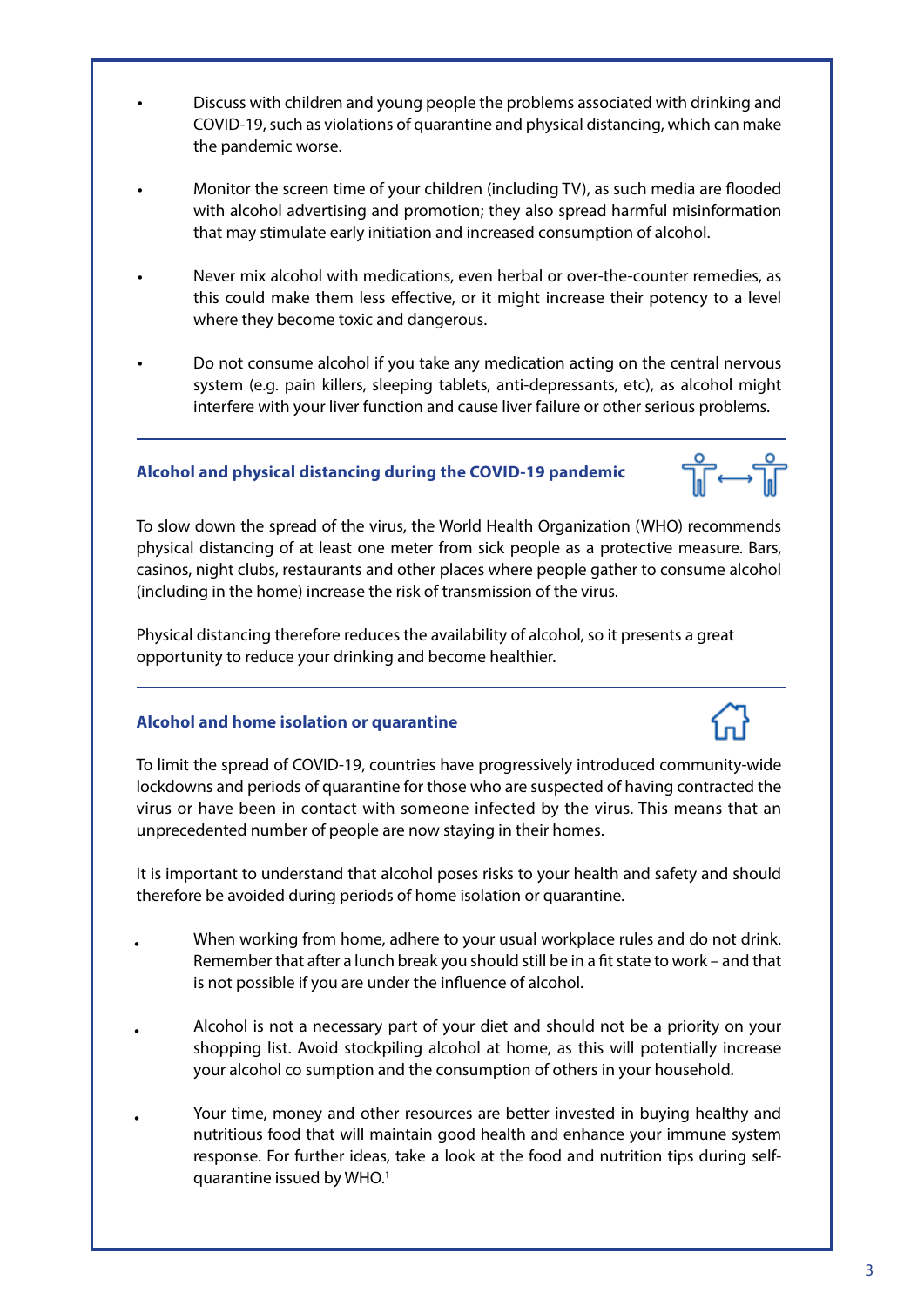- You might think that alcohol helps you to cope with stress, but it is not in fact a good coping mechanism, as it is known to increase the symptoms of panic and anxiety disorders, depression and other mental disorders, and the risk of family and domestic violence.
- Instead of consuming alcohol to pass your time at home, try an indoor workout. Physical activity strengthens the immune system and overall – from both a shortterm and a long-term perspective – is a highly beneficial way of spending a period of quarantine.<sup>2</sup>
- Do not introduce your children or other young people to drinking and do not get intoxicated in front of them. Child abuse and neglect can be aggravated by alcohol consumption, especially in crowded housing situations where isolation from the drinker is not possible.
- Disinfectant alcohol can easily become accessible for consumption purposes in home isolation. It is important, therefore, to keep such products out of the reach of children and underage drinkers and others who may misuse them.
- Alcohol use can increase during self-isolation and both, isolation and drinking, may also increase the risk of suicide, so reducing your alcohol consumption is very important. If you have suicidal thoughts, you should call your local or national health hotlines
	- Alcohol is closely associated with violence, including intimate partner violence. Men perpetrate most of the violence against women, which is worsened by their alcohol consumption, while women experiencing violence are likely to increase their alcohol use as a coping mechanism. If you are a victim of violence and are confined with the perpetrator in home isolation, you need a safety plan in case the situation escalates. This includes having a neighbour, friend, relative or shelter to go to in the event that you need to leave the house immediately. Try to reach out to supportive family members and/or friends and seek support from a hotline or local services for survivors. If you are under quarantine and need to leave the house immediately, call a local support hotline and reach out to someone you trust.

#### **Alcohol use disorders and COVID-19**

•

 $\overline{\phantom{a}}$ 

•

•

•

•

•



Alcohol use disorders are characterized by heavy alcohol use and loss of control over alcohol intake. Although they are among the most prevalent mental disorders globally, they are also among the most stigmatized.

People with an alcohol use disorder are at greater risk of COVID-19 not only because of the impact of alcohol on their health but also because they are more likely to experience homelessness or incarceration than other members of the population. It is therefore essential, under the current conditions, that people who need help because of their alcohol use get all the support they need.

<sup>1</sup> Food and nutrition tips during self-quarantine. Copenhagen: WHO Regional Office for Europe; 2020

<sup>2</sup> How to stay physically active during COVID-19 self-quarantine. Copenhagen: WHO Regional Office for Europe; 2020 (http://www.euro.who.int/en/health-topics/health-emergencies/coronavirus-covid-19/novel-coronavirus-2019-ncov-technical-guidance/ stay-physically-active-during-self-quarantine).

<sup>(</sup>http://www.euro.who.int/en/health-topics/health-emergencies/coronavirus-covid-19/novel-coronavirus-2019-ncov-technical-guidance/foodand-nutrition-tips-during-self-quarantine/\_recache).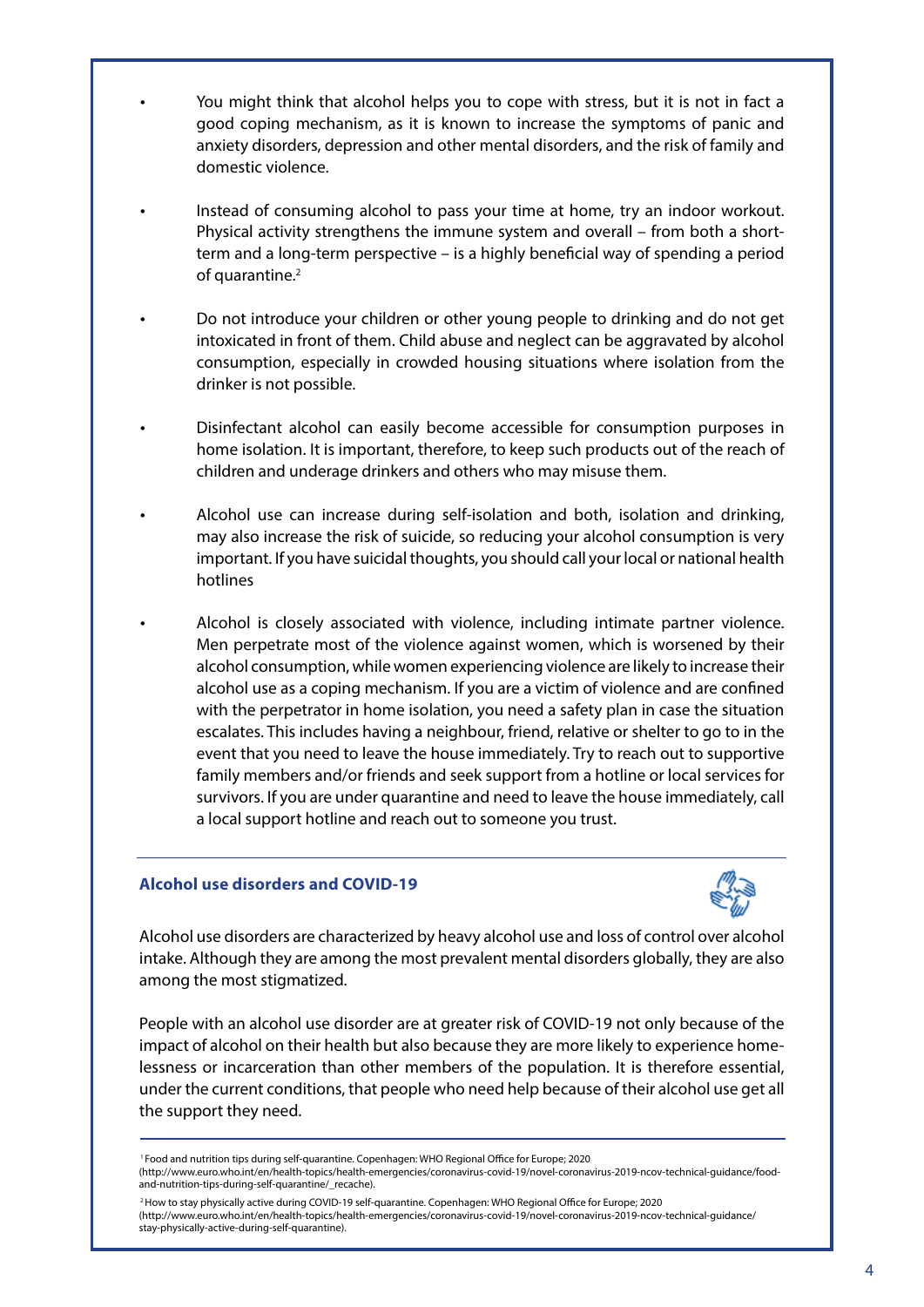If you, or a person close to you, have problems in relation to alcohol use, please consider the following:

 $\overline{\phantom{a}}$ 

- The present situation is a unique opportunity to quit drinking, or at least to cut down considerably, as various social cues and peer pressure situations, such as parties, friends' gatherings, restaurants and clubs, are (by necessity) avoidable. •
- Online interventions for alcohol use disorders by professionals and mutual help groups can be less stigmatizing as they offer greater anonymity and privacy, so check out what help you can get online. •
- Create a buddy and self-support system with someone you trust and reach out for extra help if needed, such as online counselling, interventions and support groups. •
- Practise physical distancing, but do not socially isolate: call, text and/or write to your friends, colleagues, neighbours and relatives. Use new and creative ways of connecting to others without actual physical contact. •
- Avoid alcohol cues and triggers on TV and media where there is pervasive marketing and promotion of alcohol; be careful to avoid links to social media that are sponsored by the alcohol industry. •
- Try to maintain your daily routine as much as you can, focus on things that you can control and try to keep grounded – for instance, through a daily workout, hobbies or mind relaxation techniques. •
- If you become infected, discuss with health personnel your alcohol consumption so that they can make the most appropriate decisions with respect to your overall health condition. •

#### **How to #nd reliable information and how to spot misinformation**

- Seek trusted sources of information, such as WHO, national health authorities and your health professional. For updated information on COVID-19, check the WHO website<sup>3</sup> •
- Always double-check the information you receive. Beware of websites and texts that use the same messages and have the same writing and overall style, as these are likely to be viral messages produced for mass distribution that are intended to mislead. •
- Beware of false and misleading claims, particularly in relation to the effects of alcohol on health and immunity. Such claims should be categorically discounted as a source of health information as there is no evidence that drinking alcohol offers any protection against COVID-19 or has a positive effect on the course and outcomes of any infectious disease. •
- Beware of claims made online that alcohol offers any essential benefits that you really need to have during your period of home isolation or quarantine. Alcohol is in no way a necessary component of your diet and lifestyle. •

<sup>&</sup>lt;sup>3</sup> Coronavirus disease (COVID-19) outbreak [online information portal]. Copenhagen: WHO Regional Office for Europe; 2020. (http://www.euro.who.int/en/health-topics/health-emergencies/coronavirus-covid-19).